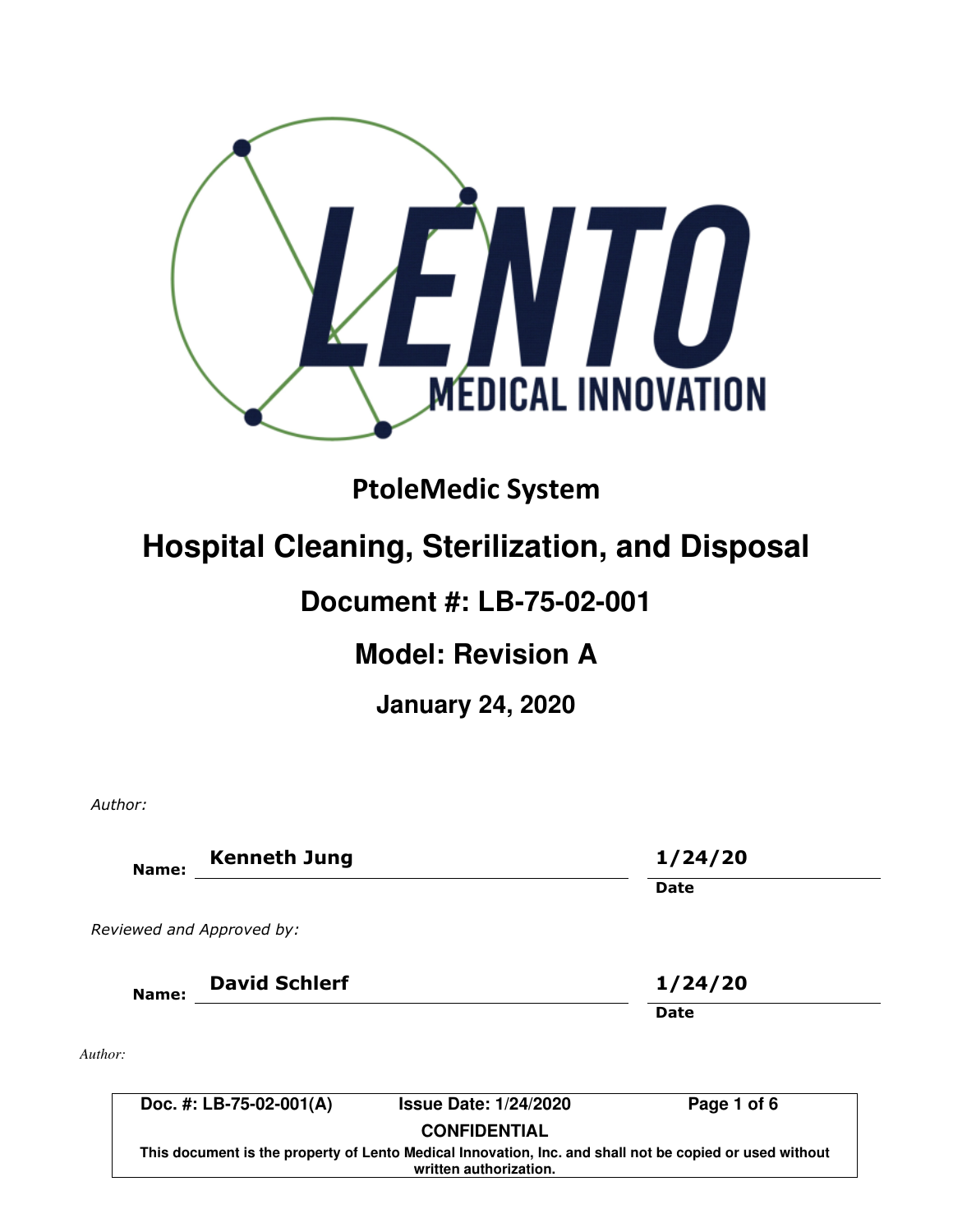

#### **Warnings:**

- The PtoleMedic System has not been evaluated in a pediatric population therefor performance in such cases is unknown.
- The PtoleMedic System is a prescription only medical device.
- The PtoleMedic System is not a substitute for critical thinking and intra-operative adjustment of surgical goals based on education, training and experience of the practitioner.
- PtoleMedic System only provides, and documents useful alignment and orientation information based on specific individual anatomic data obtained from current MRI image sources.
- PtoleMedic System does not provide an absolute or only solution plan for joint replacement surgery, it only documents one possible approach, no surgical philosophy is recommended.
- These are patient specific, single use, disposable instruments.
- Do not attempt to reuse, recondition or re-sterilize.
- Do not alter the custom guides in any way.
- The surgical guides are to be used by a surgeon trained in the use of personalized instrument surgery (custom guides).
- Be aware that these patient specific instruments have been manufactured based of MRI scans of the patient. If the patient's anatomy has changed significantly since the time of the MRI scan, the instruments should not be used.
- The instruments should be properly cleaned and sterilized before use. Do not use if the instruments are broken, cracked or if debris is present.
- The surgical guides and their package are provided *non-sterile only*.
- Federal Law (USA) restricts this device to sale by or on the order of a physician.



#### **Cautions:**

The use of aged (>3 months) MRI image files is not recommended. Accuracy of planning and guide fit will diminish with evolving or changing disease processes.



#### **Precautions:**

- Use only MRI data of recent origin obtained per established PtoleMedic System designated MRI protocols.
- Care should be taken to minimize excessive heat buildup due to contact between the PtoleKnee Surgical Guides and other metallic instrumentation, such as drills. Excessive heat buildup can lead to deformation of the surgical guides.
- Do not place heavy instruments on top of the surgical guides during sterilization.

**Doc. #: LB-75-02-001(A) Issue Date: 1/24/2020 Page 2 of 6** 

**CONFIDENTIAL** 

**This document is the property of Lento Medical Innovation, Inc. and shall not be copied or used without written authorization.**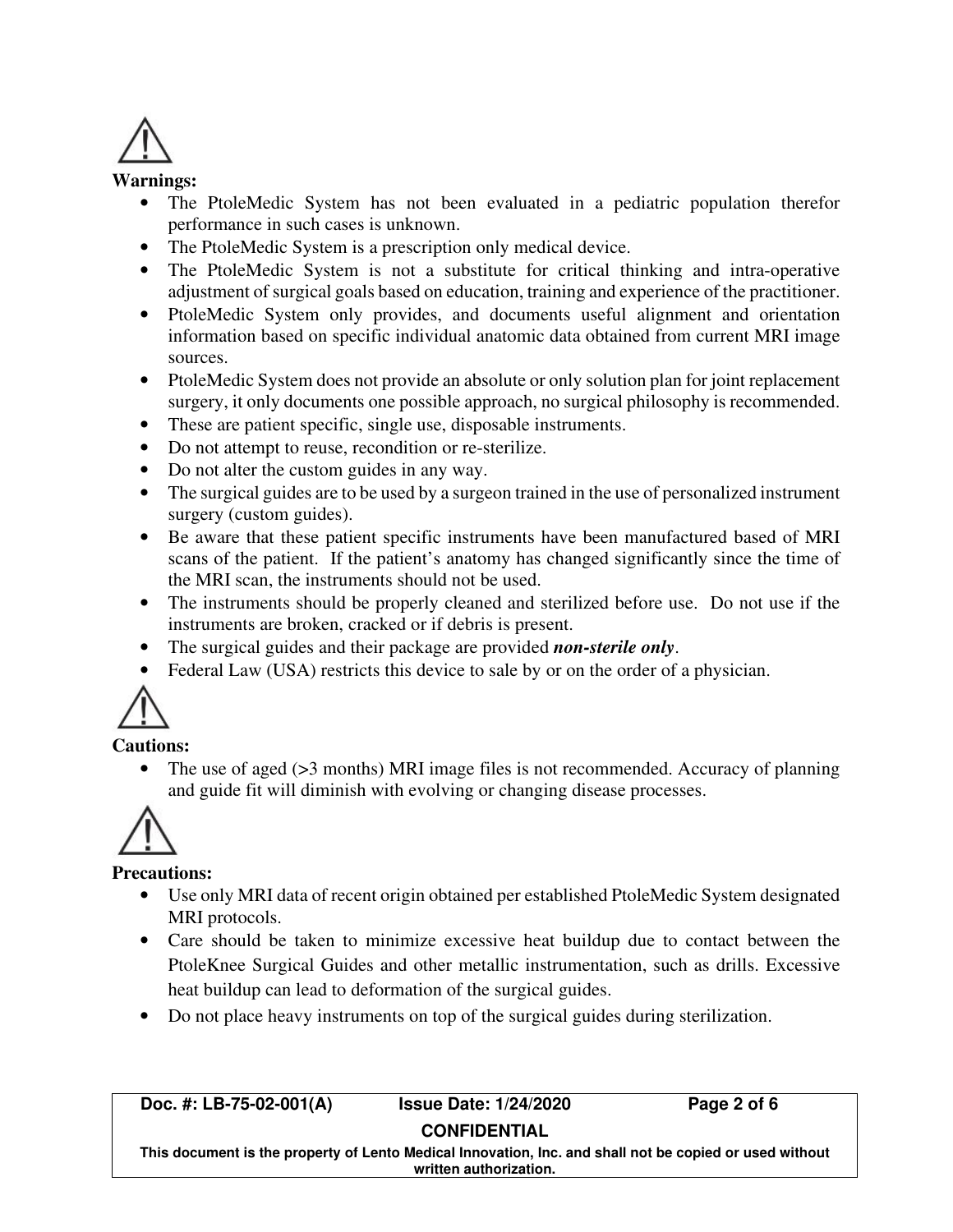

#### **Limitations**

- Metallic implants in or near the affected joint are known to interfere with the MRI images and may yield unreliable or useless images.
- The PtoleMedic System provides an estimate of implant sizing only. Exact implant size can only be determined during surgery and may differ from sizes projected during planning. Most estimated implant sizes will typically fall within one size of estimation.
- The PtoleMedic System is not for use in planning revision/replacement surgery in persons already having implants in the affected joints.
- Digital x-ray data is not acceptable for guide production the files must be MRI images.



#### **Contra-indications**

• Do not use in patients with active infection of the knee joint area.

**NOTICE:** Surgical Guides are intended to assist in the execution of the designated joint replacement surgery and can only be used in association with PtoleMedic System web software application. The guides are not reusable or transferable to any other person or surgery type.

**Help Desk:** If this document does not address your question, please contact Lento Medical Innovation, Inc. by:

Telephone: United States telephone support +1 (510) 413-3230

Internet: If you have access to the Internet, you can reach the Help Desk support team via: World Wide Web at http://www.lentomedical.com/contact/



#### **Manufacturer:**

Lento Medical Innovation, Inc. 15110 Northwest Freeway, Suite 150 Houston, TX 77040 USA

 $\mathbf{C} \in \mathbb{C}^{+1 (510) 413 \cdot 3230}$ 

**Doc. #: LB-75-02-001(A) Issue Date: 1/24/2020 Page 3 of 6** 

### **CONFIDENTIAL**

**This document is the property of Lento Medical Innovation, Inc. and shall not be copied or used without written authorization.**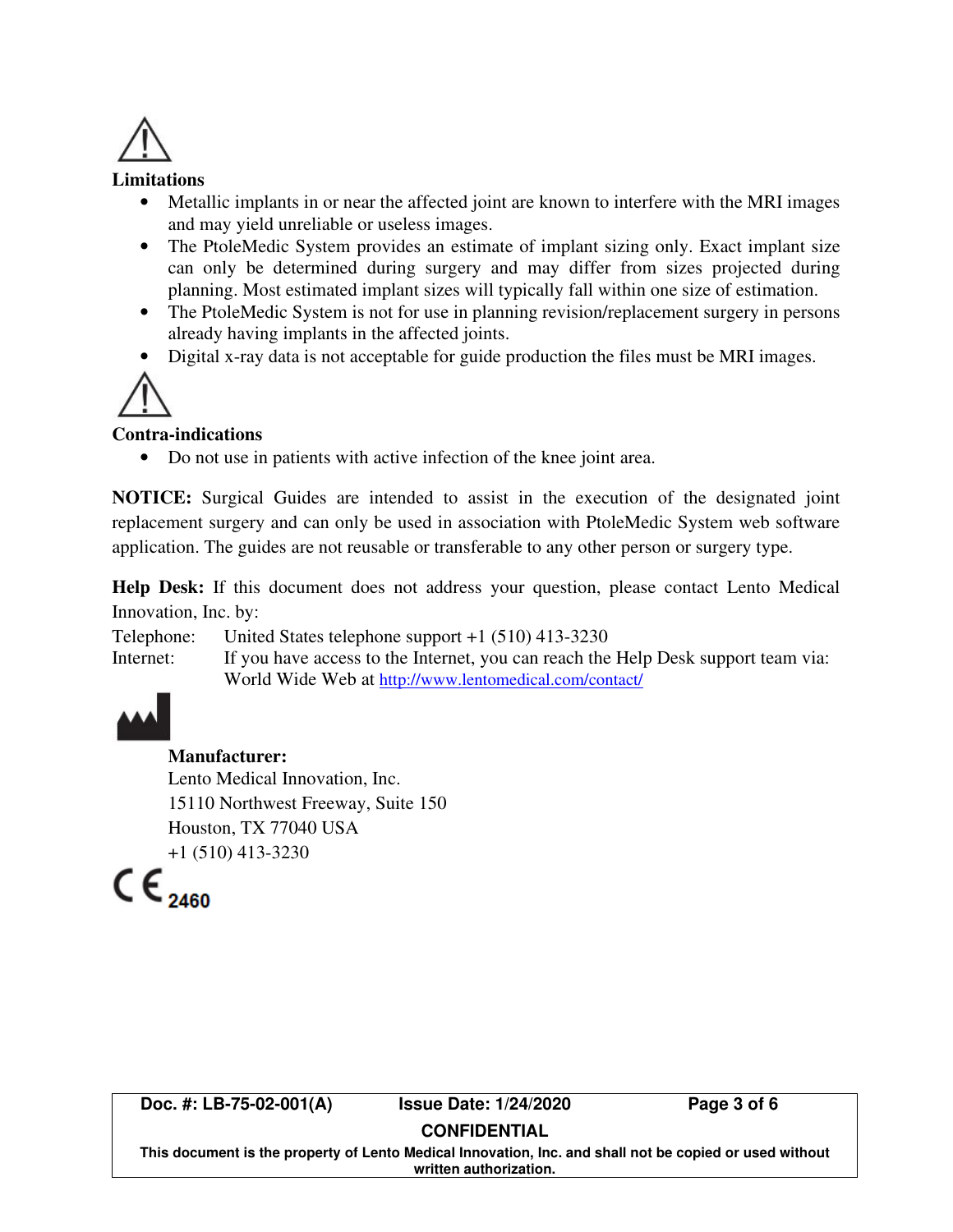The following organization is the Authorized Representative for the PtoleMedic System:

#### EC I **REP**

HealthLink Europe BV De Tweeling 20-22 5215 MC's - Herrogenbosch The Netherlands Tel.: +31-13 5479300 Web: www.healthlinkeurope.com

These services are available free of additional charges to all registered customers.

*Indication for Use:* The Surgical Guides are for clinical use as a template or guide for use in orthopedic surgery to assist the surgeon in selecting or positioning orthopedic implants and guiding the marking of tissue before cutting or pining for a specifically named patient.



*CAUTION: United States Federal law restricts this device to sale by or on the order of a Physician* 

#### **Acknowledgements:**

Lento Medical Innovation, Inc. acknowledges the assistance of the following orthopedic surgeon for the expertise, guidance and time devoted to the development of the surgical protocol:

Benjamin Soo-Il Song, M.D., Diplomat American Board of Orthopaedic Surgery

|                                                                                                                                   | Doc. #: $LB-75-02-001(A)$ | <b>Issue Date: 1/24/2020</b> | Page 4 of 6 |  |  |  |  |
|-----------------------------------------------------------------------------------------------------------------------------------|---------------------------|------------------------------|-------------|--|--|--|--|
|                                                                                                                                   | <b>CONFIDENTIAL</b>       |                              |             |  |  |  |  |
| This document is the property of Lento Medical Innovation, Inc. and shall not be copied or used without<br>written authorization. |                           |                              |             |  |  |  |  |
|                                                                                                                                   |                           |                              |             |  |  |  |  |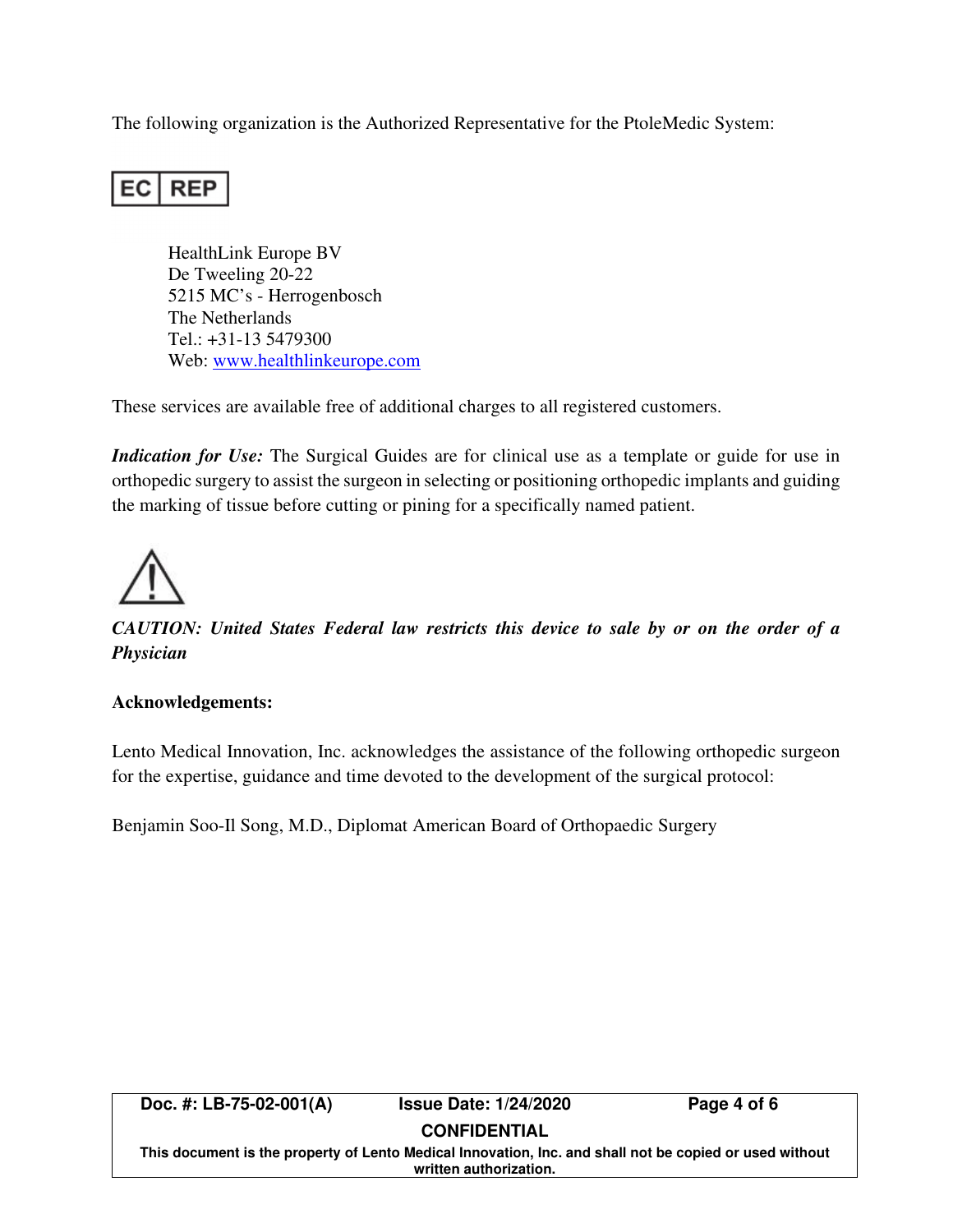### **Cleaning and Sterilization**

The sonication cleaning process is more reproducible and reliable than manual cleaning methods. This method also affords the staff less exposure to the cleaning agents used. The cleaning method laboratory validation utilized a SonicWise Ultrasonics; Model: SW-308 sonicator.

#### **Ultrasonic Cleaning**

The preferred method of guide cleaning is ultrasonic (Sonicator) cleaning. This method is the most efficient and effective available today. Ultrasonic cleaning is up to 16 times more efficient than manual cleaning alone. Place instruments in the Sonicator for 15 minutes using a neutral pH enzymatic ultrasonic cleaning solution.

1) Before placing into the ultrasonic unit, rinse the instruments in warm running tap-water making sure to flush all channels and slots thoroughly.

2) Fill the Sonicator with fresh enzymatic cleaning solution**\*** prepared according to manufacturer's instructions. A neutral pH ultrasonic solution should be used. Lento Medical, Inc. does not recommend a specific brand of enzymatic cleaner**\*\***.

3) Make sure instruments have plenty of room. Don't overload the ultrasonic cleaner. Sonicate the guides separately from all other instruments or articles.

4) Upon completion of the cycle, remove the guides immediately and rinse them under warm running tap-water as before.

5) Dry instruments thoroughly with a non-linting towel. Use compressed air to clear rinse water from all channels and slots. Ensure that no moisture remains on the Guides.

- *\* Use distilled water or tap water with a neutral pH ultrasonic solution when filling the ultrasonic cleaner. Never use a manual soap in the ultrasonic cleaner and always follow proper dilution.*
- *\*\* This cleaning procedure was validated using Miltex Surgical Instrument Cleaner (Phosphate free) neutral pH 7.05-7.65.".*

Cleaning validation was obtained using an FDA cleared cleaning agent.

**WARNING: The Surgical Guides may not withstand exposure to automated cleaners operating at 285°F (141°C) and above or which use live-steam jets as cleaning features.** 

**Use only FDA cleared sterilization pouches or wraps. Place each guide in a 7"x12" peel pouch - Mylar type (suggested)** 

| Doc. #: LB-75-02-001(A)                                                                                 | <b>Issue Date: 1/24/2020</b> | Page 5 of 6 |  |  |  |  |
|---------------------------------------------------------------------------------------------------------|------------------------------|-------------|--|--|--|--|
| <b>CONFIDENTIAL</b>                                                                                     |                              |             |  |  |  |  |
| This document is the property of Lento Medical Innovation, Inc. and shall not be copied or used without |                              |             |  |  |  |  |
| written authorization.                                                                                  |                              |             |  |  |  |  |